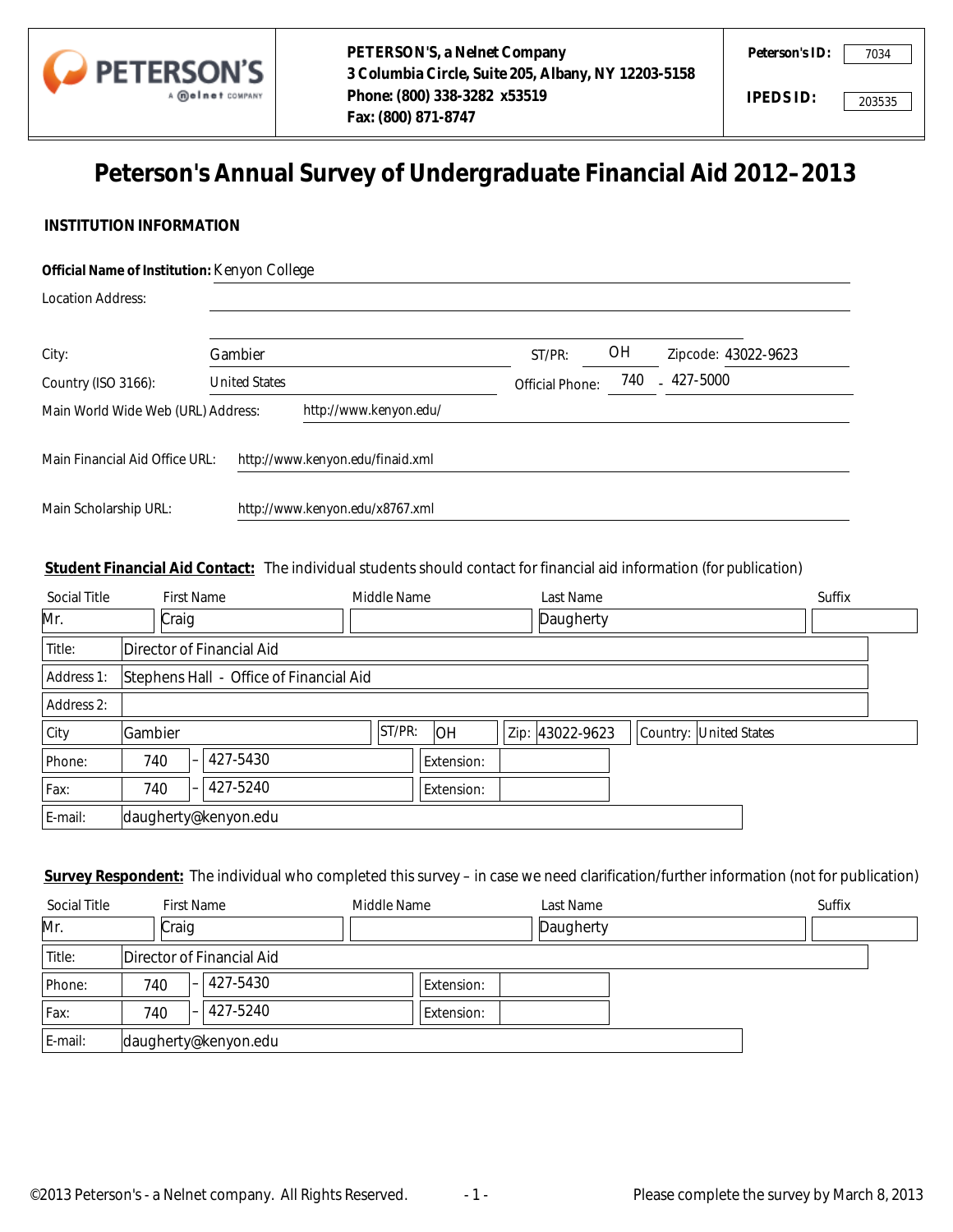# **AY Academic Year**

# **NM Needs-Analysis Methodology**

#### **FA1. Aid Awarded to Enrolled Undergraduates [CDS H1]** Enter total dollar amounts *awarded* to enrolled full-time and less than full-time degree-seeking undergraduates (*using the same*

- *cohort reported in CDS Question B1, "total degree-seeking" undergraduates***) in the following categories.**
- Please report figures and cohort for the academic year entered in item AY above.
- Include aid awarded to international students (i.e., those not qualifying for federal aid).
- Aid that is non-need-based but that was used to meet need should be counted as need-based aid.
- Note that all figures in the "Previously Reported" cells are for reference purposes only and cannot be updated on the form.

| n's Annual Survey of Undergraduate Financial Aid 2012-13                                                                                                                                                                                                                                                                                |                   |       | <b>SAVE AND COMPLETE LATER</b> |                |                                                                              | <b>Peterson's ID:</b> | 7034                  |
|-----------------------------------------------------------------------------------------------------------------------------------------------------------------------------------------------------------------------------------------------------------------------------------------------------------------------------------------|-------------------|-------|--------------------------------|----------------|------------------------------------------------------------------------------|-----------------------|-----------------------|
| <b>Academic Year</b><br>Please indicate the academic year for which you are reporting data in items FA1 through FA7 below:                                                                                                                                                                                                              |                   |       |                                |                | 2012-2013 estimated                                                          |                       |                       |
| <b>Needs-Analysis Methodology</b><br>Which needs-analysis methodology does your institution use in awarding institutional aid?<br>[CDS H1]                                                                                                                                                                                              |                   |       |                                | $ \mathsf{X} $ | Both FM and IM<br>Federal Methodology (FM)<br>Institutional Methodology (IM) |                       |                       |
| Aid Awarded to Enrolled Undergraduates [CDS H1]                                                                                                                                                                                                                                                                                         |                   |       |                                |                |                                                                              |                       |                       |
| Enter total dollar amounts awarded to enrolled full-time and less than full-time degree-seeking undergraduates (using the same<br>×<br>cohort reported in CDS Question B1, "total degree-seeking" undergraduates) in the following categories.<br>Please report figures and cohort for the academic year entered in item AY above.<br>٠ |                   |       |                                |                |                                                                              |                       |                       |
| Include aid awarded to international students (i.e., those not qualifying for federal aid).<br>٠                                                                                                                                                                                                                                        |                   |       |                                |                |                                                                              |                       |                       |
| Aid that is non-need-based but that was used to meet need should be counted as need-based aid.<br>×<br>Note that all figures in the "Previously Reported" cells are for reference purposes only and cannot be updated on the form.                                                                                                      |                   |       |                                |                |                                                                              |                       |                       |
|                                                                                                                                                                                                                                                                                                                                         |                   |       | <b>Current Update</b>          |                | <b>Previously Reported</b>                                                   |                       |                       |
| <b>Scholarships/Grants</b>                                                                                                                                                                                                                                                                                                              | <b>Need-Based</b> |       | <b>Non-Need-Based</b>          |                | <b>Need-Based</b>                                                            | 2012                  | <b>Non-Need-Based</b> |
| Federal                                                                                                                                                                                                                                                                                                                                 | \$857,537         |       | \$19,938                       |                | \$839,943                                                                    |                       | \$28,224              |
| State (i.e. all states, not only the state in which your<br>institution is located)                                                                                                                                                                                                                                                     | \$70,600          |       | \$13,718                       |                | \$74,265                                                                     |                       | \$14.022              |
| Institutional: Endowed scholarships, annual gifts and tuition<br>funded grants, awarded by the college, excluding athletic<br>aid and tuition waivers (which are reported below)                                                                                                                                                        | \$22,002,671      |       | \$3,275,311                    |                | \$20,696,220                                                                 |                       | \$2,844,012           |
| Scholarships/grants from external sources (e.g., Kiwanis,<br>National Merit) not awarded by the college                                                                                                                                                                                                                                 | \$972,209         |       | \$1,216,452                    |                | \$1,524,911                                                                  |                       | \$1,613,669           |
| <b>TOTAL Scholarships/Grants</b>                                                                                                                                                                                                                                                                                                        | \$23,903,017      |       | \$4,525,419                    |                | \$23,135,339                                                                 |                       | \$4,499,927           |
|                                                                                                                                                                                                                                                                                                                                         |                   |       | <b>Current Update</b>          |                | <b>Previously Reported</b>                                                   |                       |                       |
| Self-Help                                                                                                                                                                                                                                                                                                                               | <b>Need-Based</b> |       | <b>Non-Need-Based</b>          |                | Need-Based                                                                   | 2012                  | <b>Non-Need-Based</b> |
| Student Ioans from all sources (excluding Parent Loans<br>which are reported below)                                                                                                                                                                                                                                                     | \$2,758,988       |       | \$1,997,020                    |                | \$3,097,514                                                                  |                       | \$2,276,544           |
| Federal Work-Study                                                                                                                                                                                                                                                                                                                      | \$193,841         |       |                                |                | \$214.002                                                                    |                       |                       |
| State and other work-study/employment                                                                                                                                                                                                                                                                                                   | \$278,280         |       | \$193,968                      |                | \$290,815                                                                    |                       | \$265,605             |
| <b>TOTAL Self-Help</b>                                                                                                                                                                                                                                                                                                                  | \$3,231,109       |       | \$2,190,988                    |                | \$3,602,331                                                                  |                       | \$2,542,149           |
| <b>Other</b>                                                                                                                                                                                                                                                                                                                            |                   |       | <b>Current Update</b>          |                | <b>Previously Reported</b>                                                   | 2012                  |                       |
|                                                                                                                                                                                                                                                                                                                                         | <b>Need-Based</b> |       | Non-Need-Based                 |                | Need-Based                                                                   |                       | Non-Need-Based        |
| Parent Loans                                                                                                                                                                                                                                                                                                                            | \$90,125          |       | \$1,802,761                    |                | \$80,371                                                                     |                       | \$2,228,244           |
| <b>Tuition Waivers</b>                                                                                                                                                                                                                                                                                                                  | \$249,040         |       | \$780,810                      |                | \$231,200                                                                    |                       | \$872,650             |
| <b>Athletic Awards</b>                                                                                                                                                                                                                                                                                                                  |                   | \$0\$ | \$0\$                          |                | \$0\$                                                                        |                       | \$0\$                 |

| Self-Help                                                                           |                   | <b>Current Update</b> | <b>Previously Reported</b><br>2012 |                |  |
|-------------------------------------------------------------------------------------|-------------------|-----------------------|------------------------------------|----------------|--|
|                                                                                     | <b>Need-Based</b> | <b>Non-Need-Based</b> | Need-Based                         | Non-Need-Based |  |
| Student loans from all sources (excluding Parent Loans<br>which are reported below) | \$2,758,988       | \$1,997,020           | \$3,097,514                        | \$2,276,544    |  |
| <b>Federal Work-Study</b>                                                           | \$193,841         |                       | \$214,002                          |                |  |
| State and other work-study/employment                                               | \$278,280         | \$193.968             | \$290,815                          | \$265,605      |  |
| <b>TOTAL Self-Help</b>                                                              | \$3,231,109       | \$2,190,988           | \$3,602,331                        | \$2,542,149    |  |

| <b>Other</b>           | <b>Current Update</b> |                |  | <b>Previously Reported</b><br>2012 |                |  |
|------------------------|-----------------------|----------------|--|------------------------------------|----------------|--|
|                        | Need-Based            | Non-Need-Based |  | Need-Based                         | Non-Need-Based |  |
| Parent Loans           | \$90,125              | \$1,802,761    |  | \$80,371                           | \$2,228,244    |  |
| <b>Tuition Waivers</b> | \$249,040             | \$780,810      |  | \$231,200                          | \$872,650      |  |
| <b>Athletic Awards</b> | \$0                   | \$0            |  | \$0                                | \$0            |  |

 $-2-$ 

- 
- Both FM and IM
- Federal Methodology (FM)
- Institutional Methodology (IM)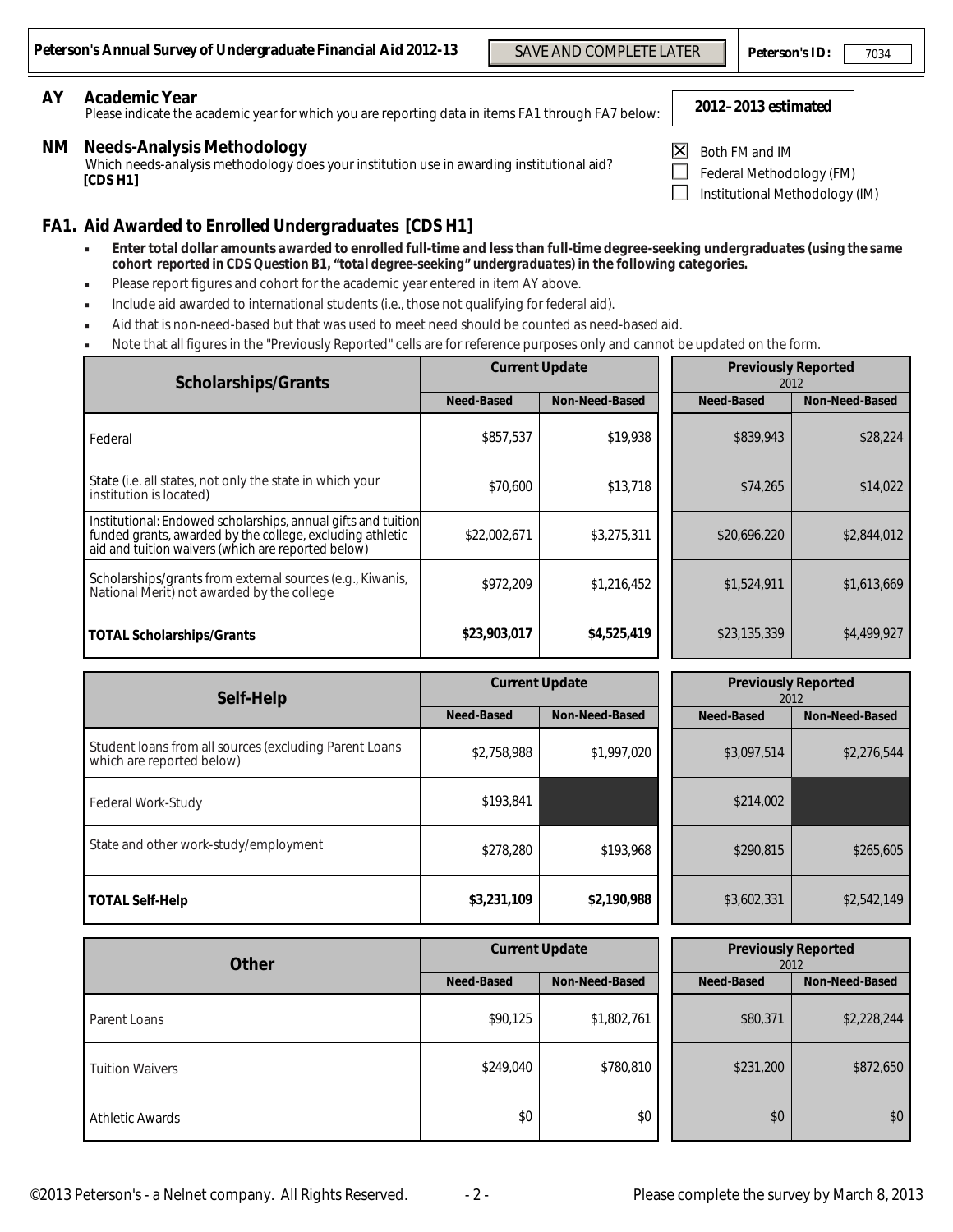# **FA2. Number of Enrolled Students Awarded Financial Aid [CDS H2]**

- **List the number of enrolled degree-seeking full-time undergraduates who applied for and were awarded financial aid from any source.**
- Aid that is non-need-based but that was used to meet need should be counted as need-based aid.
- Numbers should reflect the cohort awarded the dollars reported in FA1. [CDS H1]
- Students may be counted in more than one row and full-time freshmen should be included in full-time undergraduate counts.
- Note that all figures in the "Previously Reported" cells are for reference purposes only and cannot be updated on the form.

|        | n's Annual Survey of Undergraduate Financial Aid 2012-13                                                                                                                                                                                                                                                                                                                                                                                                                                                                                                                                                                                                 |                                                | <b>SAVE AND COMPLETE LATER</b>                                    | <b>Peterson's ID:</b>                          |      | 7034                                                              |
|--------|----------------------------------------------------------------------------------------------------------------------------------------------------------------------------------------------------------------------------------------------------------------------------------------------------------------------------------------------------------------------------------------------------------------------------------------------------------------------------------------------------------------------------------------------------------------------------------------------------------------------------------------------------------|------------------------------------------------|-------------------------------------------------------------------|------------------------------------------------|------|-------------------------------------------------------------------|
| ٠<br>٠ | <b>Number of Enrolled Students Awarded Financial Aid [CDS H2]</b><br>List the number of enrolled degree-seeking full-time undergraduates who applied for and were awarded financial aid from any source<br>Aid that is non-need-based but that was used to meet need should be counted as need-based aid.<br>Numbers should reflect the cohort awarded the dollars reported in FA1. [CDS H1]<br>Students may be counted in more than one row and full-time freshmen should be included in full-time undergraduate counts.<br>Note that all figures in the "Previously Reported" cells are for reference purposes only and cannot be updated on the form. |                                                |                                                                   |                                                |      |                                                                   |
|        |                                                                                                                                                                                                                                                                                                                                                                                                                                                                                                                                                                                                                                                          |                                                | <b>Current Update</b>                                             | <b>Previously Reported</b>                     | 2012 |                                                                   |
|        |                                                                                                                                                                                                                                                                                                                                                                                                                                                                                                                                                                                                                                                          | <b>First-Time</b><br><b>Full-Time Freshmen</b> | <b>Full-Time</b><br><b>Undergraduates</b><br>(Including Freshmen) | <b>First-Time</b><br><b>Full-Time Freshmen</b> |      | <b>Full-Time</b><br><b>Undergraduates</b><br>(Including Freshmen) |
| a.     | Number of degree-seeking undergraduate students<br>(CDS Item B1 if reporting Fall 2012 cohort)                                                                                                                                                                                                                                                                                                                                                                                                                                                                                                                                                           | 445                                            | 1,817                                                             | 461                                            |      | 1,843                                                             |
| b.     | Number of students in line a who applied for need-<br>based financial aid                                                                                                                                                                                                                                                                                                                                                                                                                                                                                                                                                                                | 257                                            | 870                                                               | 230                                            |      | 811                                                               |
| c.     | Number of students in line <b>b</b> who were determined to<br>have financial need                                                                                                                                                                                                                                                                                                                                                                                                                                                                                                                                                                        | 190                                            | 720                                                               | 165                                            |      | 718                                                               |
| ld.    | Number of students in line c who were awarded any<br>financial aid                                                                                                                                                                                                                                                                                                                                                                                                                                                                                                                                                                                       | 189                                            | 712                                                               | 165                                            |      | 711                                                               |
| e.     | Number of students in line <b>d</b> who were awarded any<br>need-based scholarship or grant aid                                                                                                                                                                                                                                                                                                                                                                                                                                                                                                                                                          | 185                                            | 698                                                               | 164                                            |      | 707                                                               |
| lf.    | Number of students in line d who were awarded any<br>need-based self-help aid                                                                                                                                                                                                                                                                                                                                                                                                                                                                                                                                                                            | 106                                            | 527                                                               | 121                                            |      | 582                                                               |
| g.     | Number of students in line d who were awarded any<br>non-need-based scholarship or grant aid                                                                                                                                                                                                                                                                                                                                                                                                                                                                                                                                                             | 36                                             | 120                                                               | 36                                             |      | 119                                                               |
| lh.    | Number of students in line d whose need was fully<br>net (exclude PLUS loans, unsubsidized loans, and<br>private alternative loans)                                                                                                                                                                                                                                                                                                                                                                                                                                                                                                                      | 142                                            | 466                                                               | 104                                            |      | 433                                                               |
| li.    | On average, the percentage of need that was met of<br>students who were awarded any need-based aid.<br>Exclude any aid that was awarded in excess of need as<br>well as any resources that were awarded to replace EFC<br>(PLUS loans, unsubsidized loans, and private alternative<br>loans)                                                                                                                                                                                                                                                                                                                                                             | 96                                             | 95                                                                | 98                                             |      | 98                                                                |
| J٠.    | The average financial aid package of those in line d.<br>Exclude any resources that were awarded to replace<br>EFC (PLUS loans, unsubsidized loans, and private<br>alternative loans)                                                                                                                                                                                                                                                                                                                                                                                                                                                                    | \$37,805                                       | \$37,283                                                          | \$35,235                                       |      | \$36,603                                                          |
| lk.    | Average need-based scholarship or grant award of<br>those in line e                                                                                                                                                                                                                                                                                                                                                                                                                                                                                                                                                                                      | \$36,339                                       | \$34,245                                                          | \$32,973                                       |      | \$32,723                                                          |
| II.    | Average need-based self-help award (excluding PLUS<br>loans, unsubsidized loans, and private alternative<br>loans) of those in line f                                                                                                                                                                                                                                                                                                                                                                                                                                                                                                                    | \$3.983                                        | \$5,015                                                           | \$3,356                                        |      | \$4,964                                                           |
|        | m. Average need-based loan (excluding PLUS loans,<br>unsubsidized loans, and private alternative loans) of<br>those in line f who were awarded a need-based loan                                                                                                                                                                                                                                                                                                                                                                                                                                                                                         | \$2,911                                        | \$4,119                                                           | \$2,604                                        |      | \$4,964                                                           |
|        | Number of Enrolled Students Awarded Non-need-based Scholarships and Grants                                                                                                                                                                                                                                                                                                                                                                                                                                                                                                                                                                               |                                                |                                                                   |                                                |      |                                                                   |
|        | List the number of enrolled degree-seeking full-time undergraduates who had no financial need and who were awarded<br>institutional non-need-based scholarship or grant aid.                                                                                                                                                                                                                                                                                                                                                                                                                                                                             |                                                |                                                                   |                                                |      |                                                                   |
| ٠      | Numbers should reflect the cohort awarded the dollars reported in FA1. [CDS H1]                                                                                                                                                                                                                                                                                                                                                                                                                                                                                                                                                                          |                                                |                                                                   |                                                |      |                                                                   |
|        | Full-time freshmen should be included in full-time undergraduate counts.                                                                                                                                                                                                                                                                                                                                                                                                                                                                                                                                                                                 |                                                |                                                                   |                                                |      |                                                                   |
| In.    | Number of students in line a who had no financial<br>need and who were awarded institutional non-need-<br>based scholarship or grant aid (exclude those who<br>were awarded athletic awards and/or tuition benefits)                                                                                                                                                                                                                                                                                                                                                                                                                                     | 64                                             | 223                                                               | 81                                             |      | 213                                                               |
| IO.    | Average award to students in line n                                                                                                                                                                                                                                                                                                                                                                                                                                                                                                                                                                                                                      | \$12,640                                       | \$12,094                                                          | \$12,123                                       |      | \$11,392                                                          |

#### **Number of Enrolled Students Awarded Non-need-based Scholarships and Grants**

- Numbers should reflect the cohort awarded the dollars reported in FA1. [CDS H1]
- Full-time freshmen should be included in full-time undergraduate counts.

| Number of students in line a who had no financial<br>In.<br>need and who were awarded institutional non-need-<br>based scholarship or grant aid (exclude those who<br>were awarded athletic awards and/or tuition benefits) | 64       | 223      | 81       | 213      |
|-----------------------------------------------------------------------------------------------------------------------------------------------------------------------------------------------------------------------------|----------|----------|----------|----------|
| Average award to students in line <b>n</b><br>IO.                                                                                                                                                                           | \$12.640 | \$12.094 | \$12.123 | \$11.392 |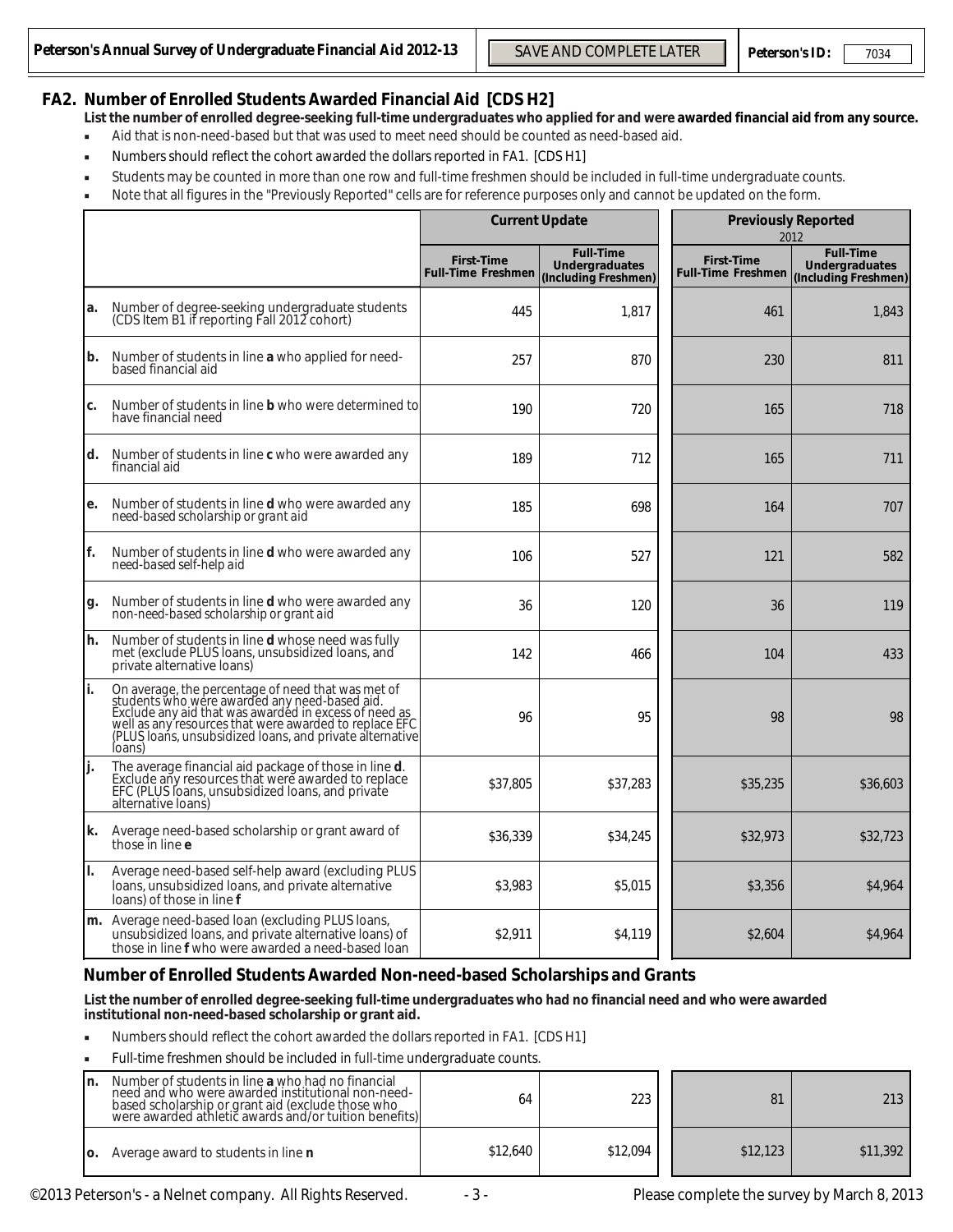#### 7034

#### **FA3. Indebtedness**

- **Include**: 2012 undergraduate class who started at your institution as first-time students and received a bachelor's degree between July 1, 2011 and June 30, 2012
	- Only loans made to students who borrowed while enrolled at your institution
	- Co-signed loans
- **Exclude**: Those who transferred in
	- Money borrowed at other institutions

|     |                                                                                                                                                                                                                                                                                                                                      | <b>Current Update</b> | <b>Previously Reported</b> |
|-----|--------------------------------------------------------------------------------------------------------------------------------------------------------------------------------------------------------------------------------------------------------------------------------------------------------------------------------------|-----------------------|----------------------------|
|     |                                                                                                                                                                                                                                                                                                                                      |                       | 2012                       |
| la. | Provide the percentage of the class (defined above) who borrowed at any time through any<br>Fourney of institutional, state, Federal Perkins, Federal Stafford Subsidized and<br>Unsubsidized, private loans that were certified by your institution, etc.; exclude parent loans).<br>Include both Federal Direct Student Loans      | 41                    | 55                         |
| lb. | Provide the percentage of the class (defined above) who borrowed at any time through<br>Federal Dan programs - Federal Perkins, Federal Stafford Subsidized and Unsubsidized.<br>Include both Federal Direct Student Loans and Federal Family Education Loans.<br>NOTE: exclude all institutional, state, private alternativ         | 41                    | 52                         |
| Ic. | Report the average per-undergraduate-borrower cumulative principal borrowed of those<br>in line FA3a.                                                                                                                                                                                                                                | \$20.992              | \$19,480                   |
| ld. | Report the average per-undergraduate-borrower cumulative principal borrowed, of those in<br>FA3b, through federal loan programs--Federal Perkins, Federal Stafford Subsidized and<br>Unsubsidized. Include both Federal Direct Stude<br>Loans.<br>NOTE: exclude all institutional, state, private alternative loans and parent loans | \$15.894              | \$14,243                   |

#### **Items FA3e-i, below, pertain to all full-time undergraduates.**

|               | n's Annual Survey of Undergraduate Financial Aid 2012-13                                                                                                                                                                                                                                                                                                                                                                                                                                                      |                       | <b>SAVE AND COMPLETE LATER</b>     |                                |          | Peterson's ID:                     | 7034             |
|---------------|---------------------------------------------------------------------------------------------------------------------------------------------------------------------------------------------------------------------------------------------------------------------------------------------------------------------------------------------------------------------------------------------------------------------------------------------------------------------------------------------------------------|-----------------------|------------------------------------|--------------------------------|----------|------------------------------------|------------------|
|               | <b>Indebtedness</b><br>The following are the graduates and loan types to include and exclude in completing FA3a-d (CDS H4, H4a, H5, and H5a):<br>- 2012 undergraduate class who started at your institution as first-time students and received<br>Include:<br>a bachelor's degree between July 1, 2011 and June 30, 2012<br>Only loans made to students who borrowed while enrolled at your institution<br>Co-signed loans<br>• Those who transferred in<br>Exclude:<br>Money borrowed at other institutions |                       |                                    |                                |          |                                    |                  |
|               | Note that all figures in the "Previously Reported" cells are for reference purposes only and cannot be updated on the form.                                                                                                                                                                                                                                                                                                                                                                                   |                       |                                    |                                |          |                                    |                  |
|               |                                                                                                                                                                                                                                                                                                                                                                                                                                                                                                               |                       |                                    | <b>Current Update</b>          |          | <b>Previously Reported</b><br>2012 |                  |
| a.            | Provide the percentage of the class (defined above) who borrowed at any time through any<br>To an programs (institutional, state, Federal Perkins, Federal Stafford Subsidized and<br>Unsubsidized, private loans that were certified by your institution, etc.; exclude parent loans).<br>Include both Federal Direct Student L                                                                                                                                                                              |                       |                                    |                                | 41       |                                    | 55               |
| $\mathbf b$ . | Provide the percentage of the class (defined above) who borrowed at any time through<br>Federal Ioan programs - Federal Perkins, Federal Stafford Subsidized and Unsubsidized.<br>Include both Federal Direct Student Loans and Federal Family Education Loans.<br>NOTE: exclude all institutional, state, private alternative loans and parent loans                                                                                                                                                         |                       |                                    |                                | 41       |                                    | 52               |
| c.            | Report the average per-undergraduate-borrower cumulative principal borrowed of those<br>in line FA3a.                                                                                                                                                                                                                                                                                                                                                                                                         |                       |                                    | \$20,992                       |          |                                    | \$19,480         |
| d.            | Report the average per-undergraduate-borrower cumulative principal borrowed, of those in<br>FA3b, through federal loan programs--Federal Perkins, Federal Stafford Subsidized and<br>Unsubsidized. Include both Federal Direct Student Loans and Federal Family Education<br>Loans.<br>NOTE: exclude all institutional, state, private alternative loans and parent loans                                                                                                                                     |                       |                                    |                                | \$15,894 |                                    | \$14,243         |
|               | Items FA3e-i, below, pertain to all full-time undergraduates.                                                                                                                                                                                                                                                                                                                                                                                                                                                 |                       |                                    |                                |          |                                    |                  |
| e.            | For the academic year selected in AY, provide the percentage of full-time undergraduates<br>who were determined to have financial need, received any financial aid, and whose parents<br>borrowed PLUS loans. (Include only students whose families borrowed PLUS loans while the<br>students were enrolled at your institution.)                                                                                                                                                                             |                       |                                    |                                | 5        |                                    | 5                |
| f.            | For the academic year selected in AY, provide the percentage of full-time undergraduates<br>who were determined not to have financial need and whose parents borrowed PLUS loans.<br>(Include only students whose families borrowed PLUS loans while the students were enrolled<br>at your institution.)                                                                                                                                                                                                      |                       |                                    |                                | 3        |                                    | 3                |
| g.            | For the academic year selected in AY, provide the percentage<br>of full-time undergraduates receiving Federal Perkins Loans                                                                                                                                                                                                                                                                                                                                                                                   |                       |                                    |                                | 9        |                                    | 3                |
|               | and the average loan dollar amount                                                                                                                                                                                                                                                                                                                                                                                                                                                                            |                       |                                    |                                | \$2,206  |                                    | \$2,898          |
| h.            | For the academic year selected in AY, provide the percentage<br>of full-time undergraduates receiving Federal Supplemental<br>Educational Opportunity Grants (FSEOG)                                                                                                                                                                                                                                                                                                                                          |                       |                                    |                                | 2        |                                    | $\boldsymbol{2}$ |
|               | and the average grant dollar amount                                                                                                                                                                                                                                                                                                                                                                                                                                                                           |                       |                                    |                                | \$3,926  |                                    | \$3,856          |
| li.           | Enter average award dollar amounts awarded to enrolled degree-                                                                                                                                                                                                                                                                                                                                                                                                                                                |                       |                                    |                                |          |                                    |                  |
|               | seeking full-time undergraduates in the following categories                                                                                                                                                                                                                                                                                                                                                                                                                                                  |                       | <b>Second Year</b><br>(Sophomores) | <b>Third Year</b><br>(Juniors) |          | <b>Fourth Year</b><br>(Seniors)    |                  |
|               | • Average need-based scholarship or grant award<br>to students who were determined to have need)                                                                                                                                                                                                                                                                                                                                                                                                              | <b>Current Update</b> | \$29,759                           |                                | \$27,684 |                                    | \$28,309         |
|               | <b>Previously Reported</b>                                                                                                                                                                                                                                                                                                                                                                                                                                                                                    | 2012                  | \$26,140                           |                                | \$24,733 |                                    | \$25,400         |
|               | • Average dollar award to students who had no financial<br>need and who were awarded institutional non-need-<br>based scholarship or grant aid (exclude those who were<br>awarded athletic awards or tuition benefits)                                                                                                                                                                                                                                                                                        | <b>Current Update</b> | \$12,746                           |                                | \$11,737 |                                    | \$9,448          |
|               | <b>Previously Reported</b>                                                                                                                                                                                                                                                                                                                                                                                                                                                                                    | 2012                  | \$11,585                           |                                | \$9,230  |                                    | \$9,552          |

| İ.<br>Enter average award dollar amounts awarded to enrolled degree-<br>seeking full-time undergraduates in the following categories                                                                                                         | <b>Second Year</b><br>(Sophomores) | <b>Third Year</b><br>(Juniors) | <b>Fourth Year</b><br>(Seniors) |
|----------------------------------------------------------------------------------------------------------------------------------------------------------------------------------------------------------------------------------------------|------------------------------------|--------------------------------|---------------------------------|
| • Average need-based scholarship or grant award<br>to students who were determined to have need)<br><b>Current Update</b>                                                                                                                    | \$29.759                           | \$27.684                       | \$28,309                        |
| <b>Previously Reported</b><br>2012                                                                                                                                                                                                           | \$26,140                           | \$24,733                       | \$25,400                        |
| • Average dollar award to students who had no financial<br>need and who were awarded institutional non-need-<br><b>Current Update</b><br>based scholarship or grant aid (exclude those who were awarded athletic awards or tuition benefits) | \$12.746                           | \$11.737                       | \$9,448                         |
| <b>Previously Reported</b><br>2012                                                                                                                                                                                                           | \$11,585                           | \$9,230                        | \$9,552                         |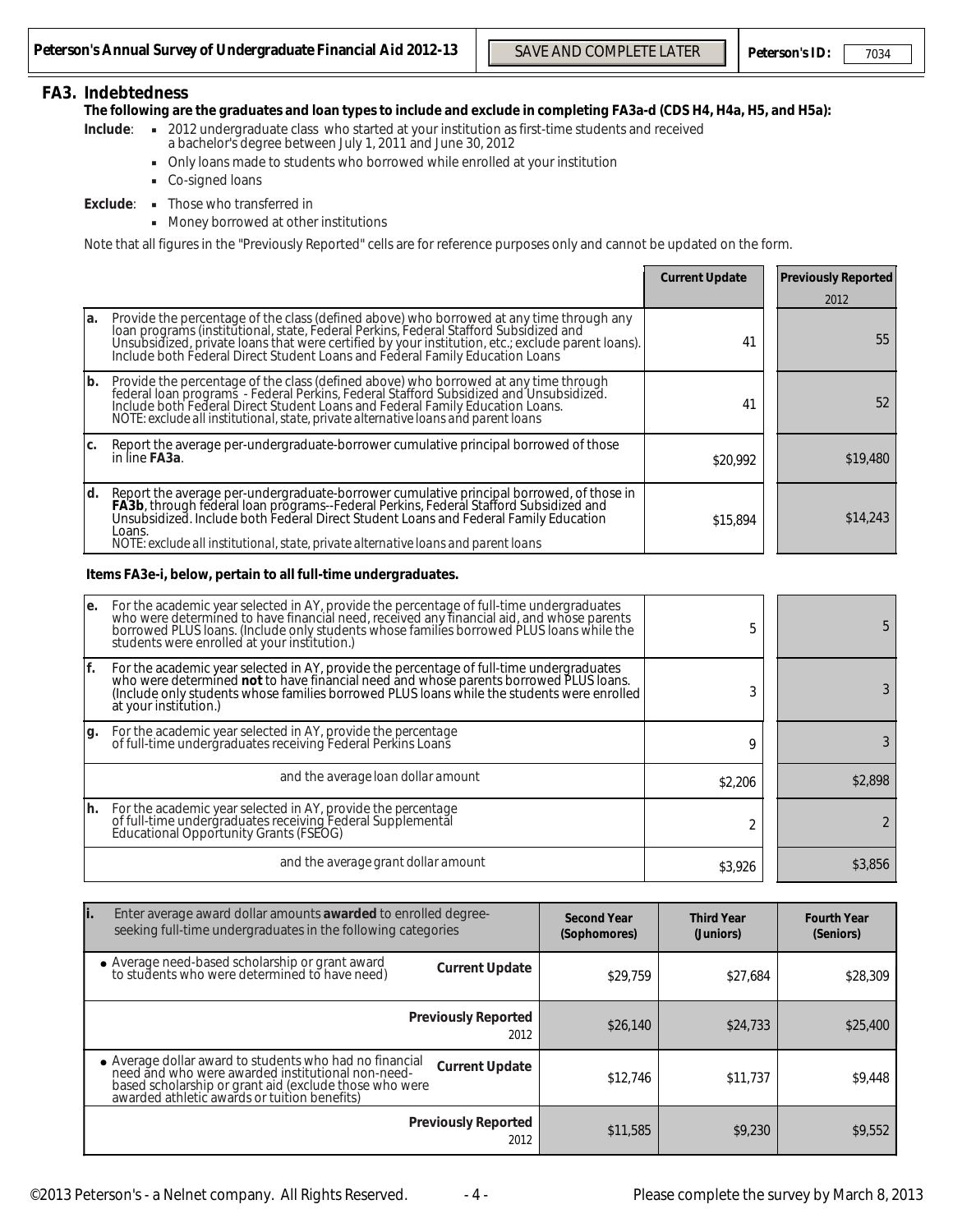### **FA4. Aid to Undergraduate Degree-Seeking Nonresident Aliens**

- **a.** Indicate your institution's policy regarding institutional scholarship and grant aid for undergraduate degree-seeking nonresident aliens: **[CDS H6]**
	- Institutional *need-based* scholarship and grant aid is available 冈
	- 冈 Institutional *non-need-based* scholarship and grant aid is available
		- Institutional scholarship and grant aid is *not* available

| <b>b.</b> If institutional financial aid is available for undergraduate degree-seeking nonresident aliens,                  |
|-----------------------------------------------------------------------------------------------------------------------------|
| provide the number of undergraduate degree-seeking nonresident aliens who were awarded<br>heed-based or non-need-based aid. |
|                                                                                                                             |

- **c.** Average dollar amount of institutional financial aid awarded to undergraduate degreeseeking nonresident aliens.
- **d.** Which types of institutional financial aid are available to undergraduate degree-seeking nonresident aliens?

**Need-based** (check all that apply)

- $\overline{X}$  College/university scholarships/grants from institutional funds
- Tuition waivers
- Athletic awards
- $|\mathbf{\nabla}|$  Loans from institutional funds
- Loans from outside sources
- $\overline{X}$  On-campus employment
- Other:

#### **Non-need-based** (check all that apply)

College/university scholarships/grants from institutional funds  $|\mathsf{x}|$ 

- Tuition waivers
- Athletic awards
- Loans from institutional funds
- Loans from outside sources
- 冈 On-campus employment
- Other:
- **e.** Check off all financial aid forms nonresident alien first-year financial aid applicants must submit: **[CDS H7]**
	- Institution's own financial aid form
	- CSS/Financial Aid PROFILE
	- 冈 International Student's Financial Aid Application
	- 冈 International Student's Certification of Finances
		- Other:

#### **FA5. Process for First-Year/Freshman Students**

- **a.** Check off all financial aid forms domestic first-year (freshman) financial aid applicants must submit: **[CDS H8]**
	- $\nabla$  FAFSA
	- Institution's own financial aid form
	- $|\overline{\mathbf{X}}|$  CSS/Financial Aid PROFILE
	- State aid form  $\Box$
	- Non-custodial PROFILE  $\boxtimes$
	- Business/Farm Suppliment
	- 冈 Other: federal tax transcript

#### **For question FA5b below, please specify both a month and a day where applicable. If the specific day is not known, please indicate either the 1st or the 15th of the month.**

 **b.** Indicate the filing dates (month and day) for first-year (freshman) students: **[CDS H9] Month Day**

Priority date for filing required financial aid forms  $|\overline{\mathsf{x}}|$ Deadline for filing required financial aid forms /



No deadline for filing required forms (applications processed on a rolling basis)

| ey of Undergraduate Financial Aid 2012-13                                                                                                                                                  | <b>SAVE AND COMPLETE LATER</b> |                       | <b>Peterson's ID:</b>      | 7034     |
|--------------------------------------------------------------------------------------------------------------------------------------------------------------------------------------------|--------------------------------|-----------------------|----------------------------|----------|
| Indergraduate Degree-Seeking Nonresident Aliens                                                                                                                                            |                                |                       |                            |          |
| r institution's policy regarding institutional scholarship and grant aid for<br>ate degree-seeking nonresident aliens: [CDS H6]                                                            |                                |                       |                            |          |
| onal need-based scholarship and grant aid is available                                                                                                                                     |                                |                       |                            |          |
| onal non-need-based scholarship and grant aid is available                                                                                                                                 |                                | <b>Current Update</b> | <b>Previously Reported</b> |          |
| onal scholarship and grant aid is not available                                                                                                                                            |                                |                       | 2012                       |          |
| Il financial aid is available for undergraduate degree-seeking nonresident aliens,<br>number of undergraduate degree-seeking nonresident aliens who were awarded<br>pr non-need-based aid. |                                |                       | 58                         | 56       |
| ar amount of institutional financial aid awarded to undergraduate degree-<br>esident aliens.                                                                                               |                                | \$39,737              |                            | \$37,121 |
| of institutional financial aid are available to undergraduate degree-seeking nonresident aliens?                                                                                           |                                |                       |                            |          |
| (check all that apply)                                                                                                                                                                     |                                |                       |                            |          |
| /university scholarships/grants from institutional funds                                                                                                                                   |                                |                       |                            |          |
| waivers                                                                                                                                                                                    |                                |                       |                            |          |
| awards                                                                                                                                                                                     |                                |                       |                            |          |
| om institutional funds                                                                                                                                                                     |                                |                       |                            |          |
| om outside sources                                                                                                                                                                         |                                |                       |                            |          |
| pus employment                                                                                                                                                                             |                                |                       |                            |          |
|                                                                                                                                                                                            |                                |                       |                            |          |
| ased (check all that apply)<br>/university scholarships/grants from institutional funds                                                                                                    |                                |                       |                            |          |
| waivers                                                                                                                                                                                    |                                |                       |                            |          |
| awards                                                                                                                                                                                     |                                |                       |                            |          |
| om institutional funds                                                                                                                                                                     |                                |                       |                            |          |
| om outside sources                                                                                                                                                                         |                                |                       |                            |          |
| pus employment                                                                                                                                                                             |                                |                       |                            |          |
|                                                                                                                                                                                            |                                |                       |                            |          |
| financial aid forms nonresident alien first-year financial aid applicants must submit: [CDS H7]                                                                                            |                                |                       |                            |          |
| on's own financial aid form                                                                                                                                                                |                                |                       |                            |          |
| ancial Aid PROFILE                                                                                                                                                                         |                                |                       |                            |          |
| ional Student's Financial Aid Application                                                                                                                                                  |                                |                       |                            |          |
| ional Student's Certification of Finances                                                                                                                                                  |                                |                       |                            |          |
| for First-Year/Freshman Students                                                                                                                                                           |                                |                       |                            |          |
| financial aid forms domestic first-year (freshman) financial aid applicants must submit: [CDS H8]                                                                                          |                                |                       |                            |          |
| on's own financial aid form                                                                                                                                                                |                                |                       |                            |          |
| ancial Aid PROFILE                                                                                                                                                                         |                                |                       |                            |          |
| d form                                                                                                                                                                                     |                                |                       |                            |          |
| stodial PROFILE                                                                                                                                                                            |                                |                       |                            |          |
| s/Farm Suppliment                                                                                                                                                                          |                                |                       |                            |          |
| federal tax transcript                                                                                                                                                                     |                                |                       |                            |          |
| ib below, please specify both a month and a day where applicable.<br>y is not known, please indicate either the 1st or the 15th of the month.                                              |                                |                       |                            |          |
| iling dates (month and day) for first-year<br>:udents: <b>[CDS H9]</b>                                                                                                                     | Month<br>Day                   |                       |                            |          |
| date for filing required financial aid forms                                                                                                                                               | 2<br>15                        |                       |                            |          |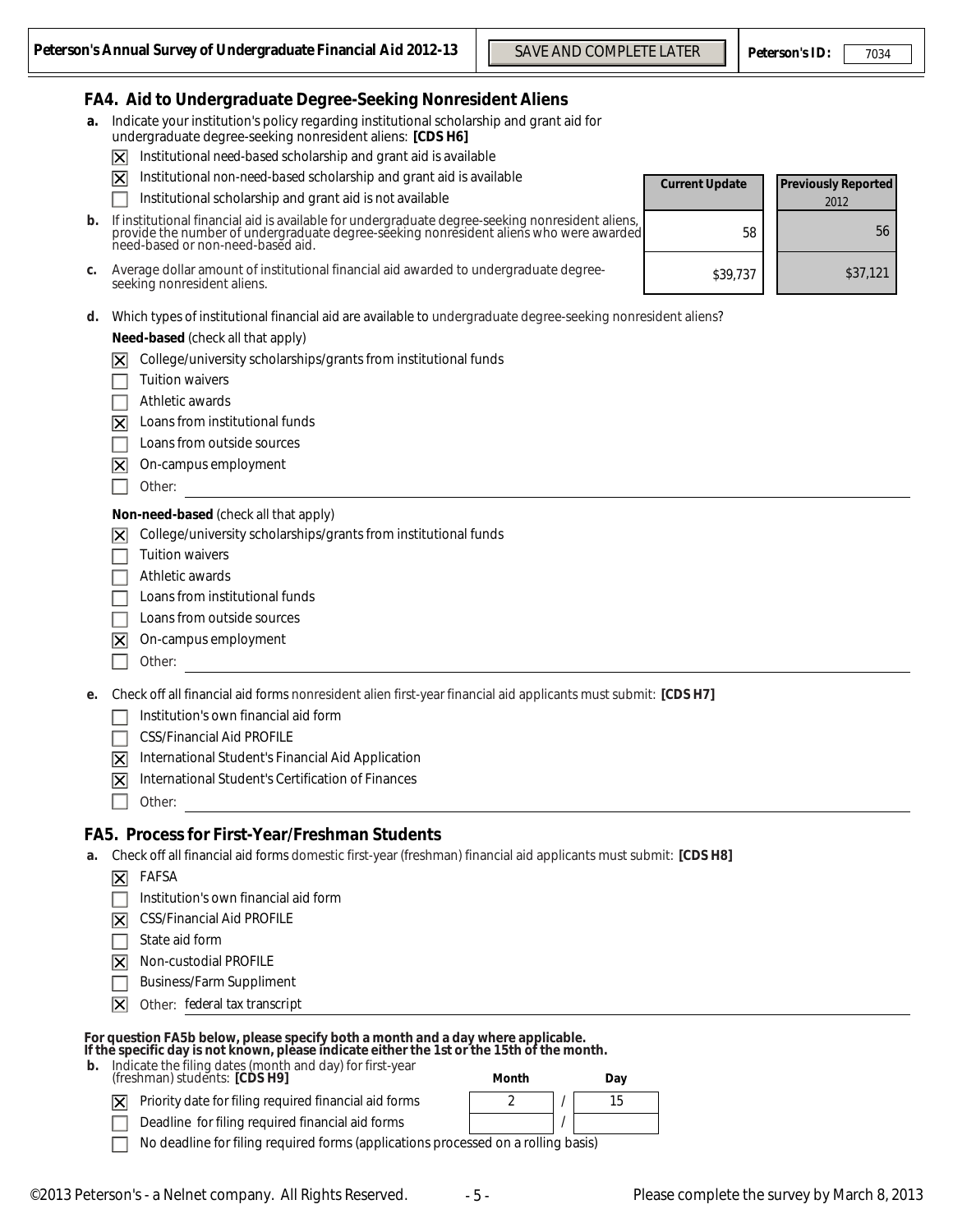|    | n's Annual Survey of Undergraduate Financial Aid 2012-13                                                                                                                                                                                                                                                                                                                                       |                          | <b>SAVE AND COMPLETE LATER</b>                            | <b>Peterson's ID:</b>      |      | 7034                              |
|----|------------------------------------------------------------------------------------------------------------------------------------------------------------------------------------------------------------------------------------------------------------------------------------------------------------------------------------------------------------------------------------------------|--------------------------|-----------------------------------------------------------|----------------------------|------|-----------------------------------|
| C. | FA5. Process for First-Year/Freshman Students (continued)<br>For questions FA5c and FA5d below, please specify both a month and a day where applicable.<br>If the specific day is not known, please indicate either the 1st or the 15th of the month.<br>Indicate the notification dates (month and day) for first-year (freshman) students: [CDS H10]                                         |                          |                                                           |                            |      |                                   |
|    | (Select one response only)<br>Students notified on or about (specify date):<br>ΙXΙ<br>Students notified on a rolling basis--if yes, specify beginning date:                                                                                                                                                                                                                                    |                          | Month<br>Day<br>4<br>$\mathbf{1}$<br>$\blacktriangledown$ | $\blacktriangledown$       |      |                                   |
| d. | Indicate the reply date (month and day): [CDS H11]<br>Students must reply by (specify date):<br>weeks of notification<br>or within                                                                                                                                                                                                                                                             | Month<br>5               | Day<br>1                                                  |                            |      |                                   |
|    | <b>FA6. Types of Aid Available</b><br>Please check off all types of aid available to undergraduates at your institution: [CDS H12]                                                                                                                                                                                                                                                             |                          |                                                           |                            |      |                                   |
| a. | Federal Direct Student Loan Program (Direct Loan)<br><b>Direct Subsidized Stafford Loans</b><br>$\vert\mathsf{X}\vert$<br>Direct Unsubsidized Stafford Loans<br>$\overline{\bm{\mathsf{x}}}$<br><b>Direct PLUS Loans</b><br>$\overline{\mathsf{x}}$                                                                                                                                            |                          |                                                           |                            |      |                                   |
| b. | Other Loans<br><b>Federal Perkins Loans</b><br>$\vert\mathsf{X}\vert$<br><b>Federal Nursing Loans</b><br>State loans<br>College/university loans from institutional funds<br>$\overline{\bm{\mathsf{x}}}$<br>Other:                                                                                                                                                                            |                          |                                                           |                            |      |                                   |
| c. | Scholarships and grants [CDS H13]<br>Need-based<br>ΙXΙ<br><b>Federal Pell</b><br>ΙXΙ<br><b>FSEOG</b><br>$\overline{\bm{\times}}$<br>State scholarships/grants<br>$\overline{\mathsf{x}}$<br>Private scholarships<br>$\overline{\mathsf{x}}$<br>College/university scholarship or grant aid from institutional funds<br>⊠<br>United Negro College Fund<br>Federal Nursing Scholarship<br>Other: |                          |                                                           |                            |      |                                   |
|    |                                                                                                                                                                                                                                                                                                                                                                                                |                          |                                                           |                            |      |                                   |
|    |                                                                                                                                                                                                                                                                                                                                                                                                | <b>Current Update</b>    |                                                           | <b>Previously Reported</b> | 2012 |                                   |
| d. | Jobs and Work-Study                                                                                                                                                                                                                                                                                                                                                                            | <b>Number</b><br>Awarded | <b>Average Dollars</b><br>Awarded                         | <b>Number</b><br>Awarded   |      | <b>Average Dollars</b><br>Awarded |
|    | Federal Work-Study (FWS)<br>$ \mathsf{x} $                                                                                                                                                                                                                                                                                                                                                     | 199                      | \$1,360                                                   | 229                        |      | \$1,286                           |
|    | State and other work-study/employment<br>$ \overline{\mathsf{x}} $                                                                                                                                                                                                                                                                                                                             | 128                      | \$1,366                                                   | 143                        |      | \$1,236                           |

|    |                                              | <b>Current Update</b>    |                                   |  | <b>Previously Reported</b><br>2012 |                                   |
|----|----------------------------------------------|--------------------------|-----------------------------------|--|------------------------------------|-----------------------------------|
| d. | Jobs and Work-Study                          | <b>Number</b><br>Awarded | <b>Average Dollars</b><br>Awarded |  | <b>Number</b><br>Awarded           | <b>Average Dollars</b><br>Awarded |
|    | Federal Work-Study (FWS)<br>Ⅸ                | 199                      | \$1,360                           |  | 229                                | \$1,286                           |
|    | ΙXΙ<br>State and other work-study/employment | 128                      | \$1,366                           |  | 143                                | \$1,236                           |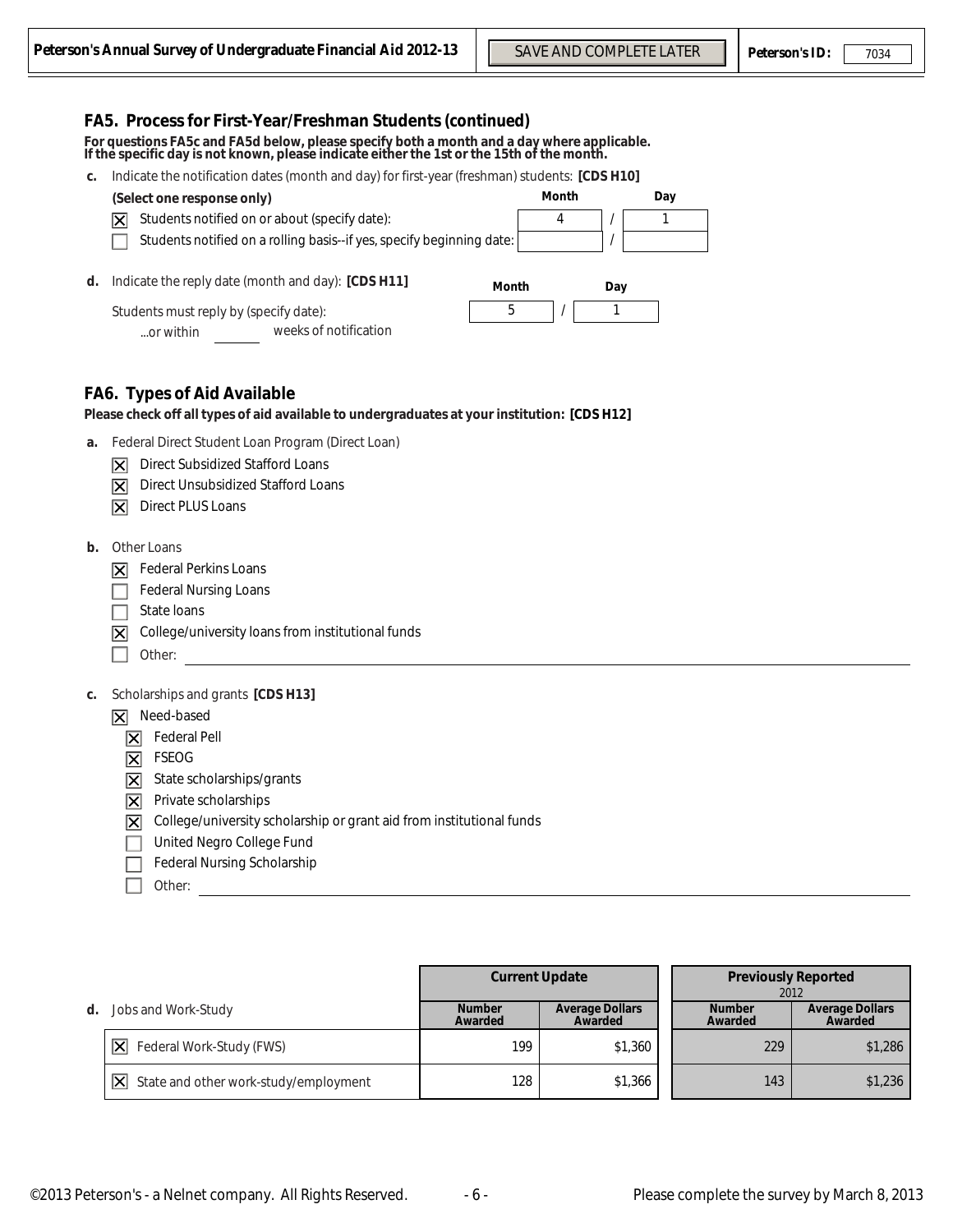#### **FA7. Non-Need Awards**

If your institution offers non-need awards to degree-seeking full-time undergraduates, please indicate which types of awards are available.<br>At the end of each category, please provide the total number of awards and the tot

 **a. Academic Interest/Achievement** – Indicate the fields of study in which these awards are available:

|    | General Academic<br> X <br>Agriculture<br>Architecture<br>Area/Ethnic Studies<br><b>Biological Sciences</b><br><b>Business</b><br>Communication<br>Computer Science<br><b>TOTALS:</b>                                                                                                                                                                         | <b>Total Number Awarded</b>                                                                                                                                                                |                                         | Education<br>Engineering/Technologies<br>English<br>Foreign Languages<br><b>Home Economics</b><br><b>Health Fields</b><br>Humanities<br><b>International Studies</b><br><b>Total Dollars Awarded</b>                                                                                                                              |                                    |                          | <b>Library Science</b><br>Mathematics<br><b>Military Science</b><br><b>Physical Sciences</b><br>Pre-Medicine<br><b>Religion/Biblical Studies</b><br><b>Social Sciences</b><br><b>Total Number Awarded</b>                  | <b>Total Dollars Awarded</b>             |
|----|---------------------------------------------------------------------------------------------------------------------------------------------------------------------------------------------------------------------------------------------------------------------------------------------------------------------------------------------------------------|--------------------------------------------------------------------------------------------------------------------------------------------------------------------------------------------|-----------------------------------------|-----------------------------------------------------------------------------------------------------------------------------------------------------------------------------------------------------------------------------------------------------------------------------------------------------------------------------------|------------------------------------|--------------------------|----------------------------------------------------------------------------------------------------------------------------------------------------------------------------------------------------------------------------|------------------------------------------|
|    | <b>Current Update</b>                                                                                                                                                                                                                                                                                                                                         | 307                                                                                                                                                                                        |                                         | \$3,596,500                                                                                                                                                                                                                                                                                                                       | <b>Previously Reported</b><br>2012 |                          | 291                                                                                                                                                                                                                        | \$3,062,750                              |
| b. | <b>General Creative</b><br>Applied Art and Design<br>$ \mathsf{X} $<br>Art/Fine Arts<br>Cinema/Film/Broadcasting<br><b>TOTALS:</b><br><b>Current Update</b>                                                                                                                                                                                                   | Creative Arts/Performance - Indicate the fields of study in which these awards are available:<br><b>Total Number Awarded</b><br>13                                                         | $\vert \mathsf{X} \vert$                | <b>Creative Writing</b><br>Dance<br>Debating<br>Journalism/Publishing<br><b>Total Dollars Awarded</b><br>\$150,000                                                                                                                                                                                                                | <b>Previously Reported</b>         | $\overline{\bm{\times}}$ | Music<br>Performing Arts<br>Theater/Drama<br><b>Total Number Awarded</b><br>8                                                                                                                                              | <b>Total Dollars Awarded</b><br>\$96,000 |
|    |                                                                                                                                                                                                                                                                                                                                                               |                                                                                                                                                                                            |                                         |                                                                                                                                                                                                                                                                                                                                   | 2012                               |                          |                                                                                                                                                                                                                            |                                          |
| c. | Cheerleading/Drum Major<br><b>Community Service</b><br><b>TOTALS:</b><br><b>Current Update</b>                                                                                                                                                                                                                                                                | Special Achievements/Activities - Indicate the achievements/activities for which these awards are available:<br>General Special Achievement/Activities<br><b>Total Number Awarded</b><br>0 |                                         | Hobbies/Interest<br><b>Junior Miss</b><br>Leadership<br><b>Total Dollars Awarded</b><br>\$0                                                                                                                                                                                                                                       | <b>Previously Reported</b><br>2012 |                          | Memberships<br>Religious Involvement<br>Rodeo<br><b>Total Number Awarded</b><br>$\bf{0}$                                                                                                                                   | <b>Total Dollars Awarded</b><br>\$0      |
| d. | <b>General Special Characteristics</b><br><b>Adult Students</b><br><b>Children of Current Students</b><br><b>Children of Educators</b><br>Children of Faculty/Staff<br><b>Children of Public Servants</b><br>Children of Union Members/<br><b>Company Employees</b><br>Children of Workers in Trades<br>Children with a Deceased or<br><b>Disabled Parent</b> | Special Characteristics - Indicate the characteristics for which these awards are available:<br>Children and Siblings of Alumni                                                            | $\mathbf{X}$<br>$\overline{\mathsf{x}}$ | Ethnic Background<br><b>First-Generation College Students</b><br><b>Handicapped Students</b><br><b>International Students</b><br>Local/State Students<br><b>Married Students</b><br><b>Members of Minorities</b><br>Out-of-State Students<br>Parents of Current Students<br>Previous College Experience<br><b>Public Servants</b> |                                    |                          | <b>Relatives of Clergy</b><br>Religious Affiliation<br>Siblings of Current Students<br>Spouses of Current Students<br>Spouses of Deceased or Disabled<br><b>Public Servants</b><br>Twins<br>Veterans<br>Veterans' Children |                                          |
|    | <b>TOTALS:</b>                                                                                                                                                                                                                                                                                                                                                | <b>Total Number Awarded</b>                                                                                                                                                                |                                         | <b>Total Dollars Awarded</b>                                                                                                                                                                                                                                                                                                      |                                    |                          | <b>Total Number Awarded</b>                                                                                                                                                                                                | <b>Total Dollars Awarded</b>             |
|    | <b>Current Update</b>                                                                                                                                                                                                                                                                                                                                         | 51                                                                                                                                                                                         |                                         | \$817,130                                                                                                                                                                                                                                                                                                                         | <b>Previously Reported</b><br>2012 |                          | 48                                                                                                                                                                                                                         | \$718,090                                |